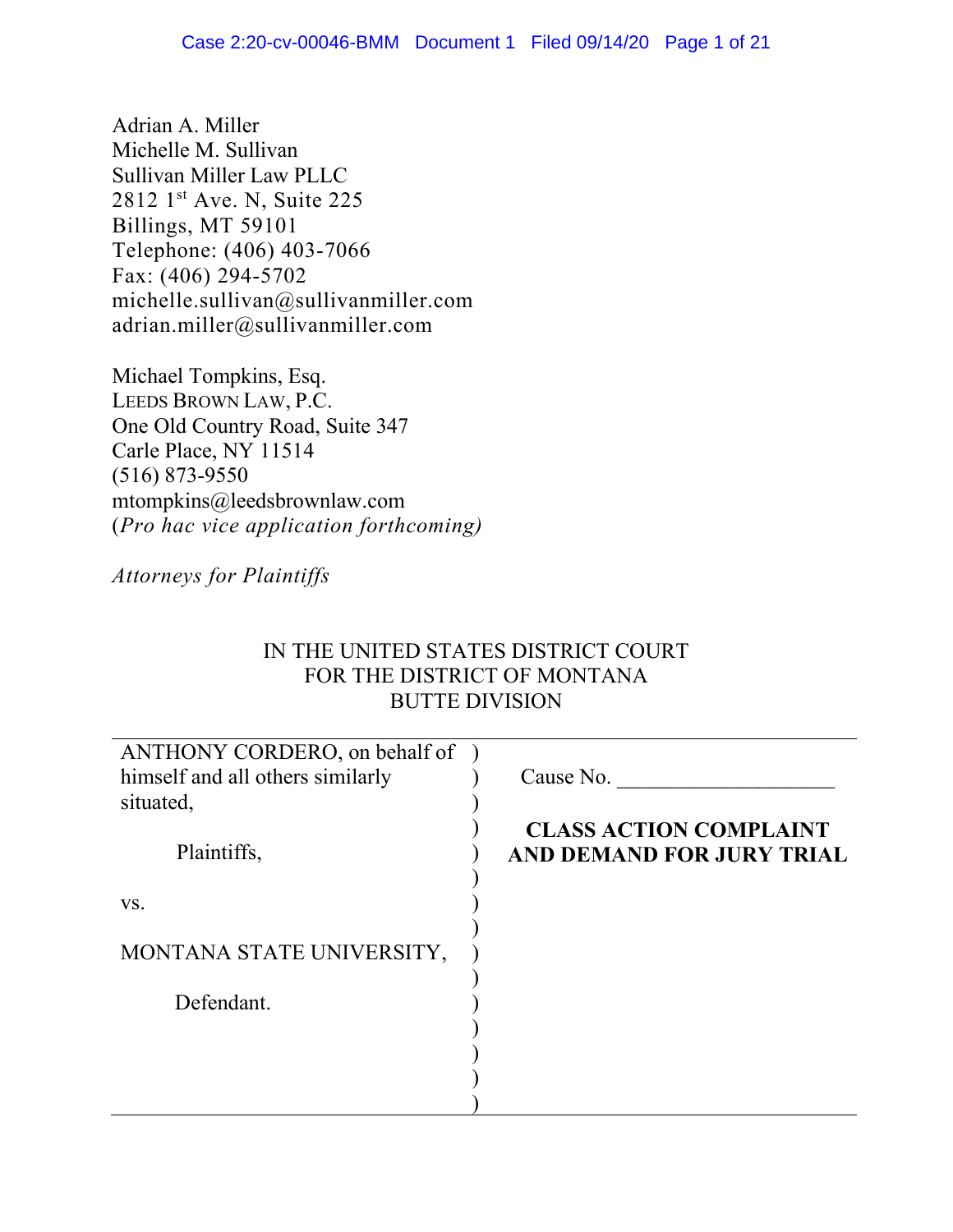Come now Plaintiffs, through counsel, and for their Complaint in the abovecaptioned matter allege as follows:

### **NATURE OF THE ACTION**

1. This is a class action lawsuit on behalf of all persons who paid tuition and/or fees to attend Montana State University ("MSU") for an in person, hands-on educational services and experiences for the semesters or terms affected by Coronavirus Disease 2019 ("COVID-19"), including the Spring 2020 term or semester, and had their course work moved to online only learning.

2. Such individuals paid all or part of the tuition for an average semester that was approximately \$3,685 for in-state undergraduate students, and approximately \$13,700 for out-of-state undergraduate students, including mandatory fees listed on MSU's website: http://catalog.montana.edu/expenses/#Fee\_Schedule ("Mandatory Fees").

3. MSU has not refunded any amount of the tuition or any of the Mandatory Fees, even though it implemented online distance learning starting in or around March 23, 2020.

4. Because of MSU's response to the COVID-19 pandemic, on or about March 23, 2020, MSU also stopped providing many of the services or facilities the Mandatory Fees were intended to cover.

5. MSU's failure to provide the services for which tuition and the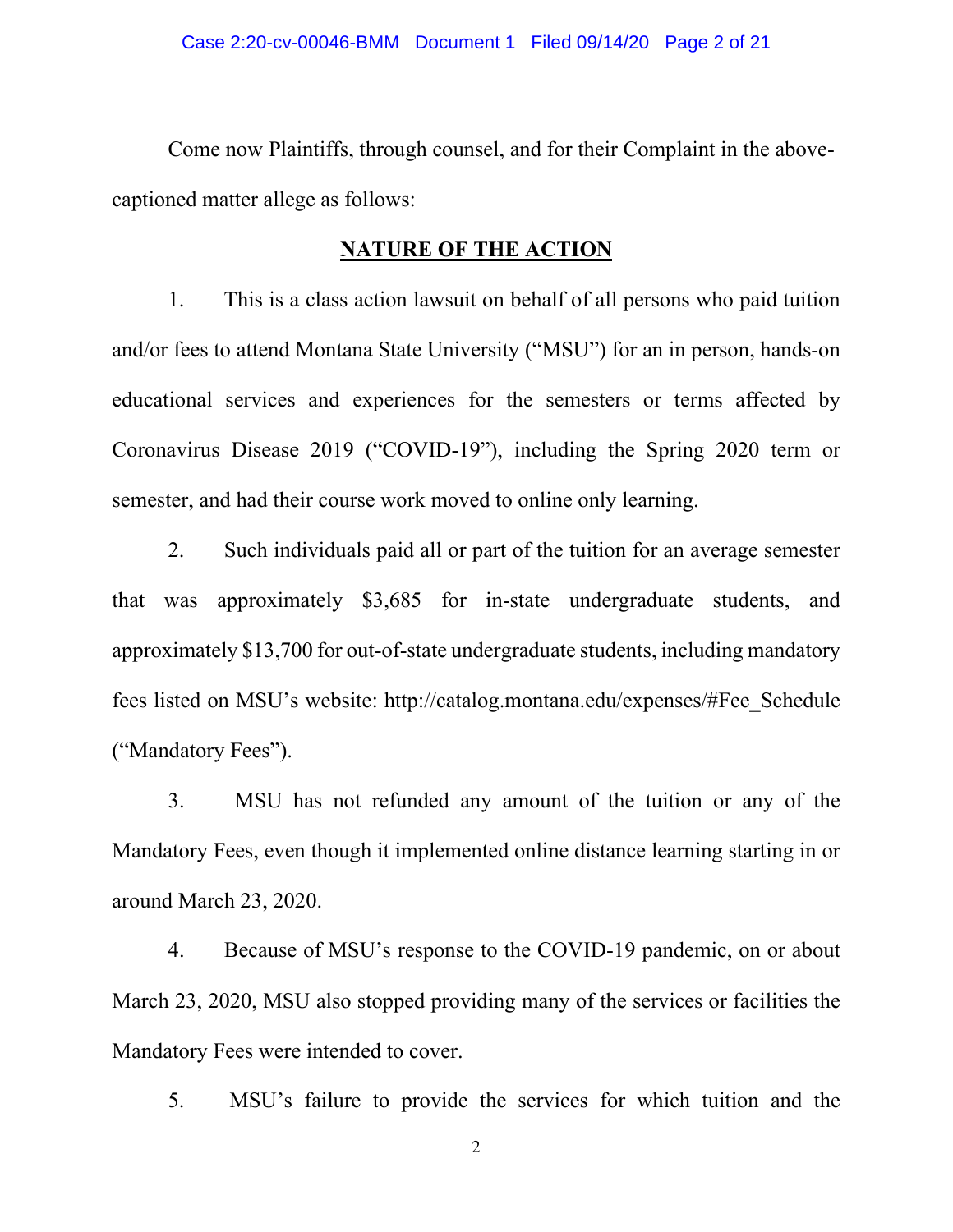### Case 2:20-cv-00046-BMM Document 1 Filed 09/14/20 Page 3 of 21

Mandatory Fees were intended to cover since approximately March 23, 2020 is a breach of the contracts and breach of the covenant of good faith and fair dealing between MSU and Plaintiff Anthony Cordero ("Cordero") and the members of the Class and is unjust.

6. In short, Cordero and the members of the Class have paid for tuition for a first-rate education and an on-campus, in person educational experience, with all the appurtenant benefits offered by a first-rate university, and were provided a materially deficient and insufficient alternative, which alternative constitutes a breach of the contracts entered into by Cordero and the Class Members with MSU.

7. As to the Mandatory Fees, Cordero and the Class Members have paid fees for services and facilities which are simply not being provided; this failure also constitutes a breach of the contracts entered into by Cordero and the Class Members with MSU.

8. Cordero seeks for himself and Class Members damages, including a refund of the pro-rated portion of their tuition and Mandatory Fees, proportionate to the amount of time in the respective semesters when MSU closed and switched to online only learning.

9. Cordero seeks for himself and Class Members protections including injunctive and declaratory relief protecting Class Members for paying the full cost of tuition and fees during the pendency of the pandemic in light of the educational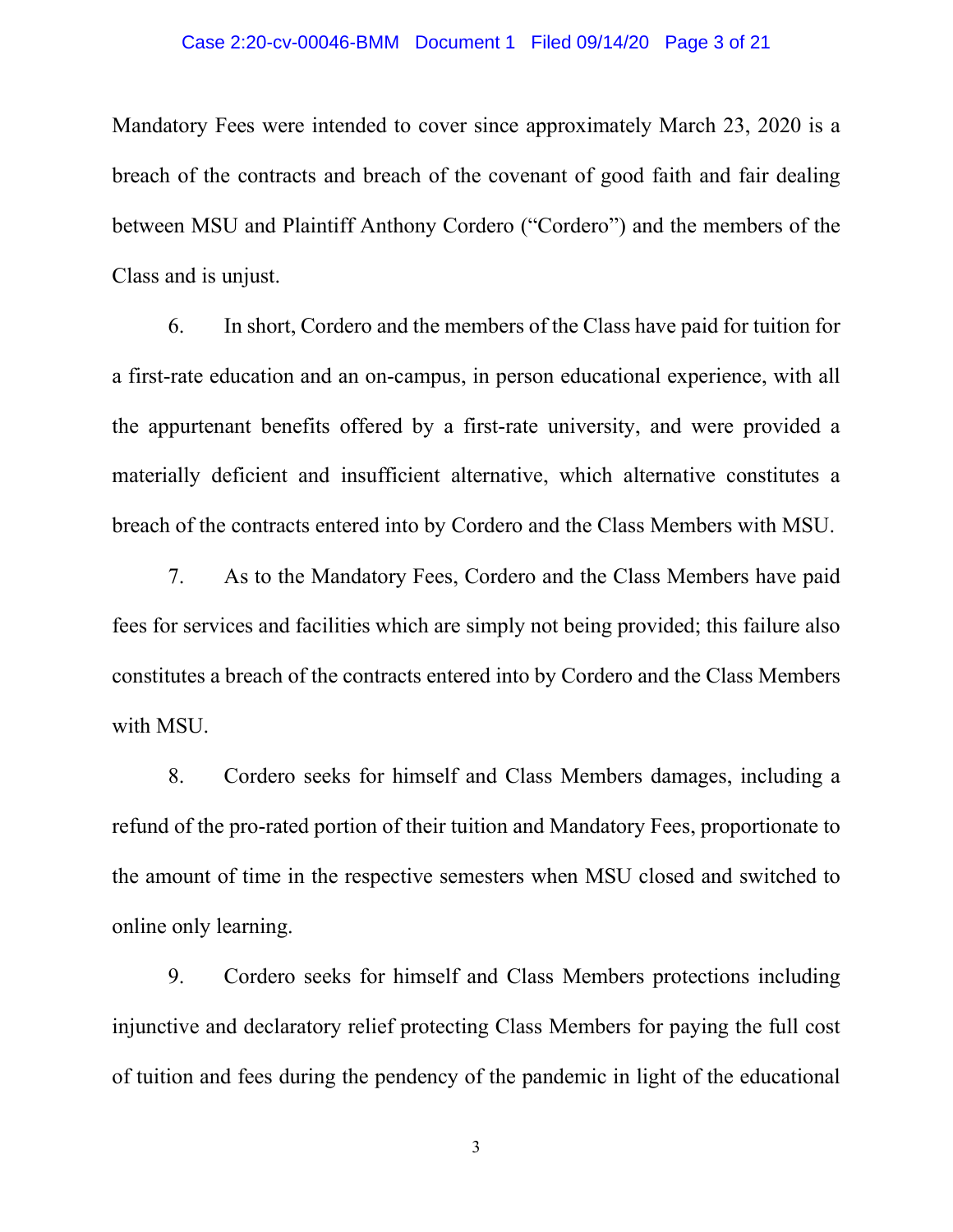services, opportunities, and experiences Defendant can actually safely provide.

### **PARTIES**

10. Plaintiff Cordero was an undergraduate student at MSU during the Spring 2020 semester. MSU charged Cordero approximately \$6,585.22 in tuition and fees for the Spring 2020 semester.

11. During the Spring 2020 semester, Plaintiff Cordero paid several Mandatory Fees, including an activity fee of \$40.00, a student building fee of \$22.50, a non-res building fee of \$73.50, a PE building fee of \$4.20, a building renewal and replacement fee of \$15.20, a bus fee of \$5.25, an equipment fee of \$23.22, an intramural fee of \$23.70, an information technology fee of \$46.10, an outdoor recreation fee of \$8.31, a recreational facility fee of \$13.38, a student facilities enhancement fee of \$27.90, a student leadership fee of \$6.37, a student organization fee of \$9.89, a student press fee of \$2.70, and several other fees for which MSU was obligated to provide services for.

12. Cordero is a resident of Yorba Linda, California.

13. Cordero paid tuition and fees for in-person educational services, experiences, opportunities, and other related collegiate services. Cordero has not been provided a pro-rated refund of the tuition for his in-person classes that were discontinued and moved online, or the Mandatory Fee he paid after MSU's facilities were closed and events were cancelled.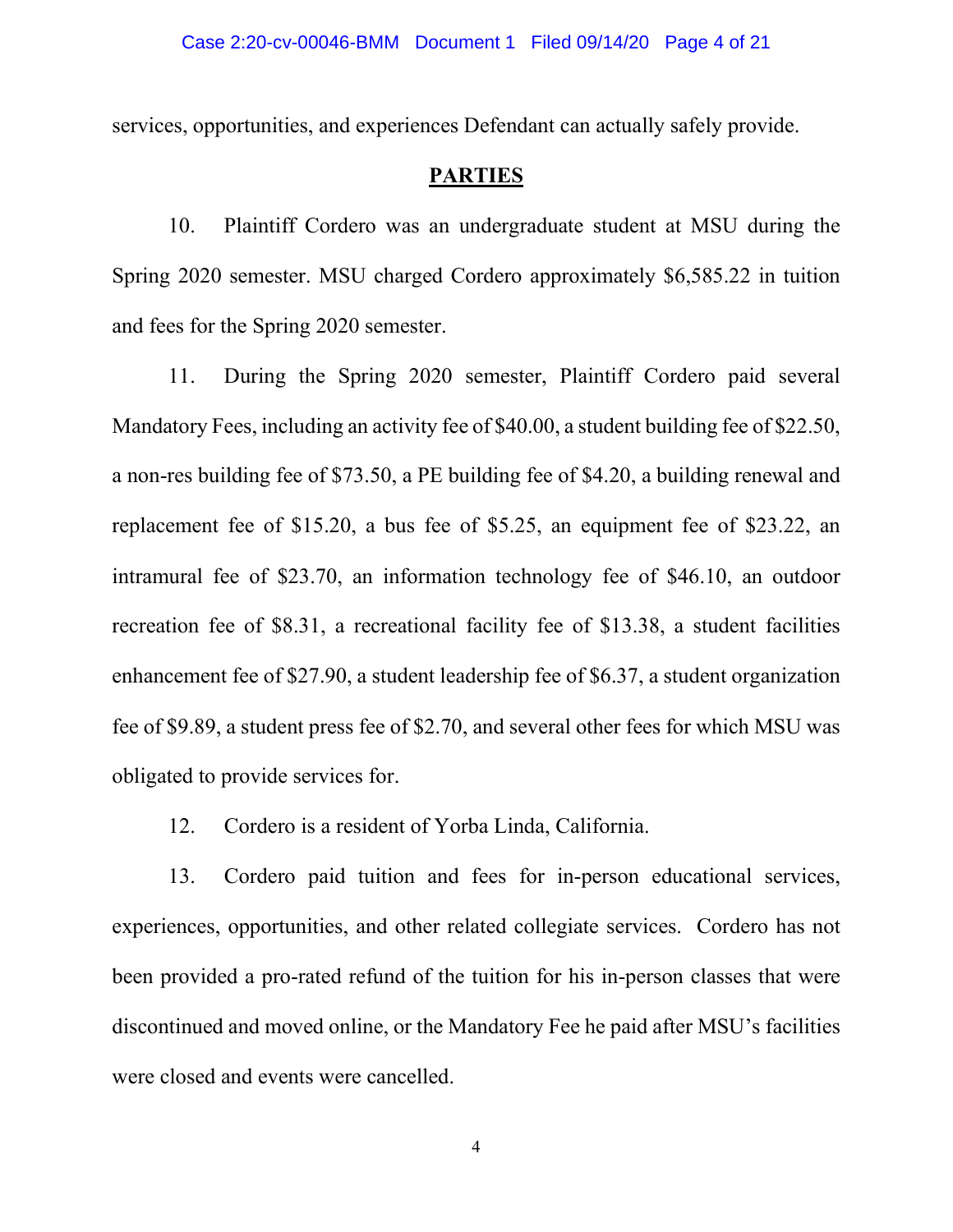14. Defendant MSU is a public research university in Bozeman, Montana that was opened in 1895. MSU has an enrollment of approximately 15,000 undergraduate students and offers approximately sixty majors for undergraduate students, as well as a number of graduate programs.

15. MSU's undergraduate and graduate programs includes students from many, if not all, of the states in the country. Its principal campus is located in Bozeman, Montana. MSU is a citizen of Montana.

### **JURISDICTION AND VENUE**

16. This Court has subject matter jurisdiction over this action pursuant to 28 U.S.C. § 1332(d)(2) because this is a class action in which the aggregate amount in controversy exceeds Five Million Dollars (\$5,000,000.00) exclusive of interest and costs and one or more of the Class members are citizens of a state different from Defendant. This Court also has original jurisdiction because this is a civil action arising under the laws of the United States. 28 U.S.C. § 1331.

17. Venue is appropriate in the Butte division because Defendant MSU conducts business and maintains its principal place of business in Gallatin County, Montana and because Cordero and the Class Members attended MSU in Gallatin County, Montana. 28 U.S.C. § 1391(b)(2); D. Mont. L.R. 1.2(b)(2).

### **FACTUAL ALLEGATIONS**.

18. Cordero and Class Members paid to attend MSU's Spring 2020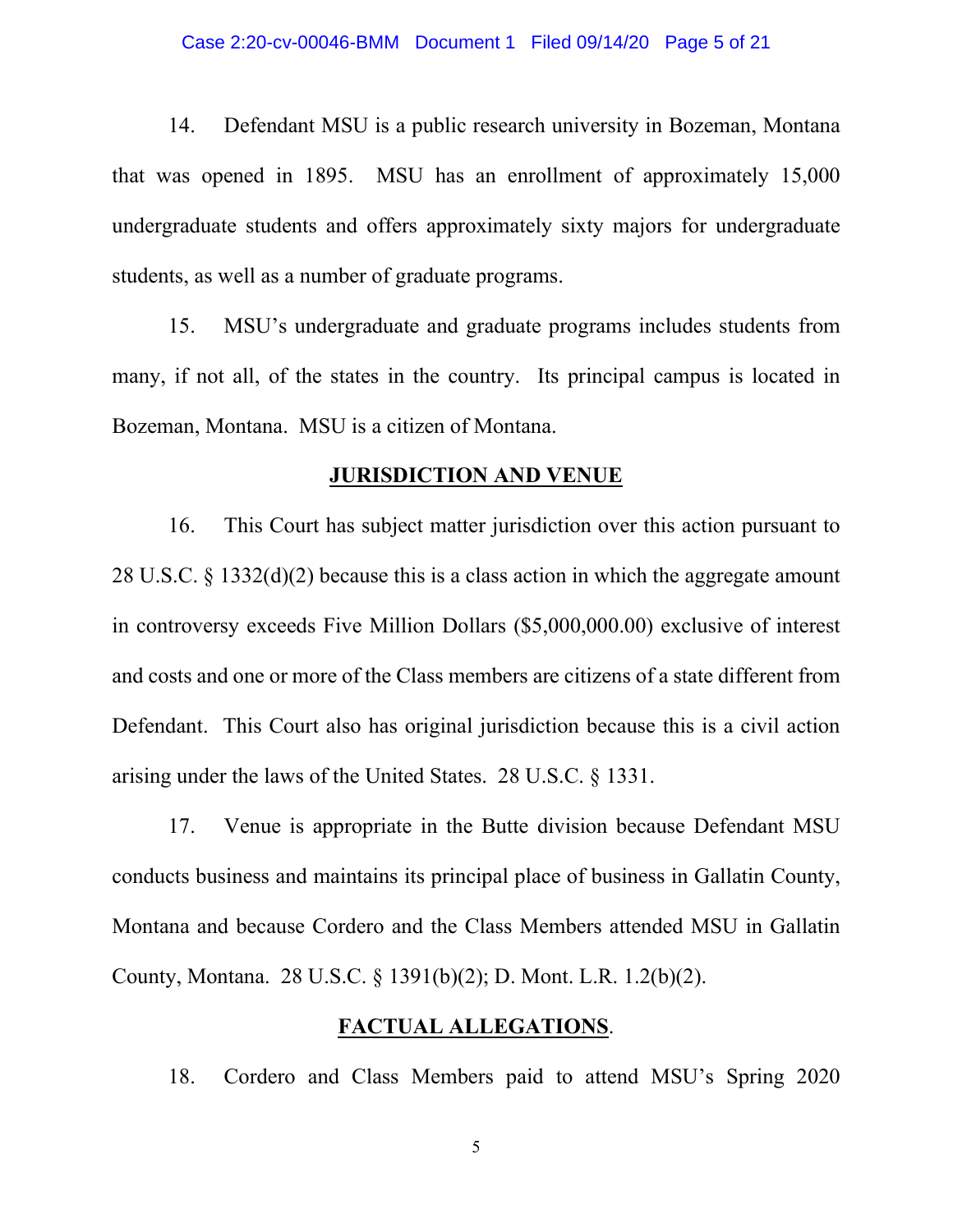### Case 2:20-cv-00046-BMM Document 1 Filed 09/14/20 Page 6 of 21

semester including tuition and the Mandatory Fees. The Spring 2020 semester started on January 7, 2020 and ended on or around May 8, 2020.

19. Tuition and fees at MSU for the Spring 2020 semester was approximately \$3,685 for in-state undergraduate students, and approximately \$13,700 for out-of-state undergraduate students, and approximately \$12,812 for instate graduate students, and between \$18,425 for out-of-state graduate students,

20. Cordero and the Class Members paid tuition for the benefit of oncampus live interactive instruction and an on-campus educational experience throughout the semesters.

21. Plaintiffs and MSU entered into a contractual agreement where Plaintiffs would provide payment in the form of tuition and fees and MSU, in exchange, would provide in-person educational services, experiences, opportunities, and other related services. The terms of the contractual agreement were set forth in publications from MSU, including MSU's website and marketing materials, the application for admission submitted by Cordero and Class Members, and the acceptance letters received by Cordero and Class Members.

22. Prior to Cordero's enrollment at MSU, the University highlighted in marketing materials, advertisements, and other documents that in-person educational opportunities, experiences, and services were invaluable to Cordero's educational experiences.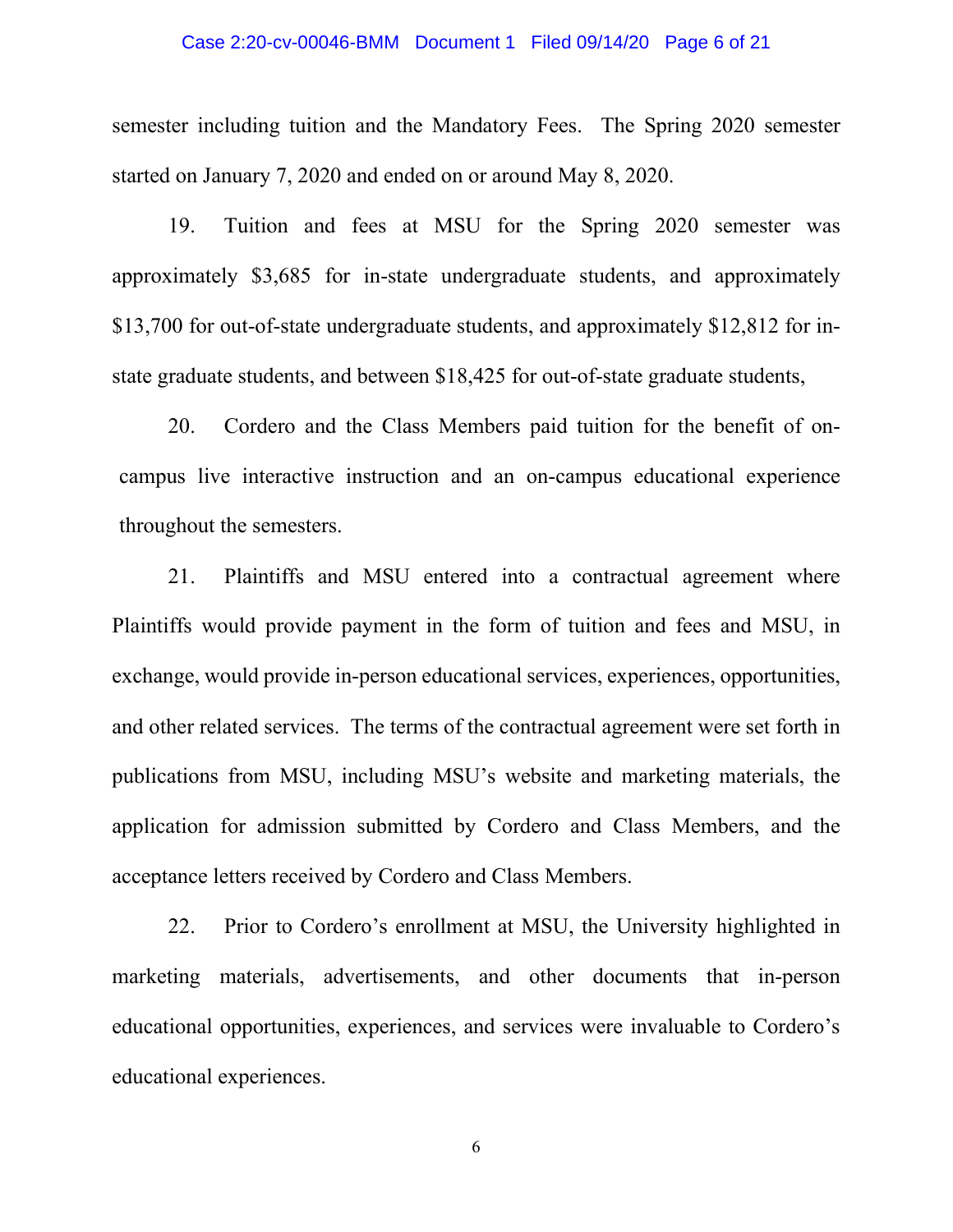### Case 2:20-cv-00046-BMM Document 1 Filed 09/14/20 Page 7 of 21

23. Cordero made payments to MSU based on promises made by MSU in those documents in lieu of receiving education at other universities or academic institutions.

24. On March 12, 2020, MSU announced that all in-person classes were to be moved online beginning on March 23,2020.

25. Throughout March 2020, MSU made public announcements adjusting educational services and opportunities that affected Plaintiffs.

26. MSU did not hold any in-person classes from March 23, 2020 until August 17, 2020. All classes during that time were only offered in a remote online format with no in-person instruction or interaction.

27. Many of the services for which the Mandatory Fees were assessed were also terminated or cancelled at or about this time, such as access to University health and wellness facilities, programs or services; fitness facilities; student events or sports; and an in-person commencement. For example, Cordero could not complete a project for his Computer Engineering class which required collaborative-in person work with fellow students and access to a lab that MSU closed on or around March 23, 2020.

28. MSU has not provided reimbursement or refund information regarding tuition or the Mandatory Fees.

29. Students attending MSU's Spring 2020 semester and other semesters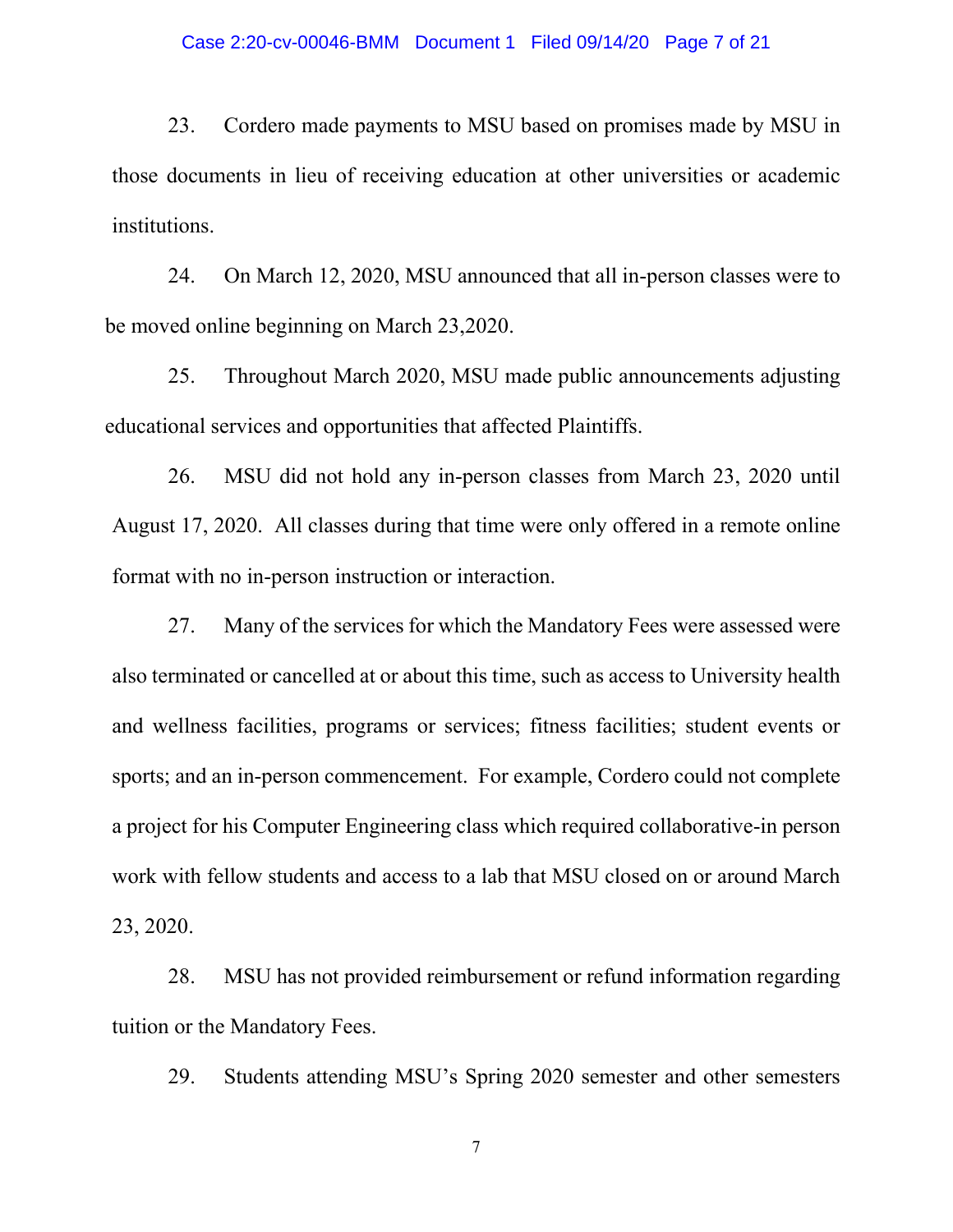impacted by COVID-19 did not choose to attend an online only institution of higher learning, but instead chose to enroll in MSU's in-person educational programs – with the understanding that MSU would provide in person educational opportunities, services, and experiences.

30. On its website, MSU markets the University's on-campus experience and opportunities as a benefit to students.

31. The online learning options being offered to MSU's students are subpar in practically every aspect as compared to what the educational experience afforded Cordero and the Class Members once was.

32. Students, like Cordero, have been deprived of the opportunity for collaborative learning and in-person dialogue, feedback, and critique.

33. Access to facilities such as libraries, laboratories, computer labs, recitations, and study rooms, are integral to a college education.

34. Access to activities offered by campus life fosters intellectual and academic development and independence, and networking for future careers.

35. MSU priced the tuition and Mandatory fees based on the in person educational services, opportunities and experiences it was providing on campus.

36. MSU has not made any refund of any portion of the tuition Cordero and Class Members paid for the semesters affected by Covid-19.

37. MSU has not refunded any portion of the Mandatory Fees it collected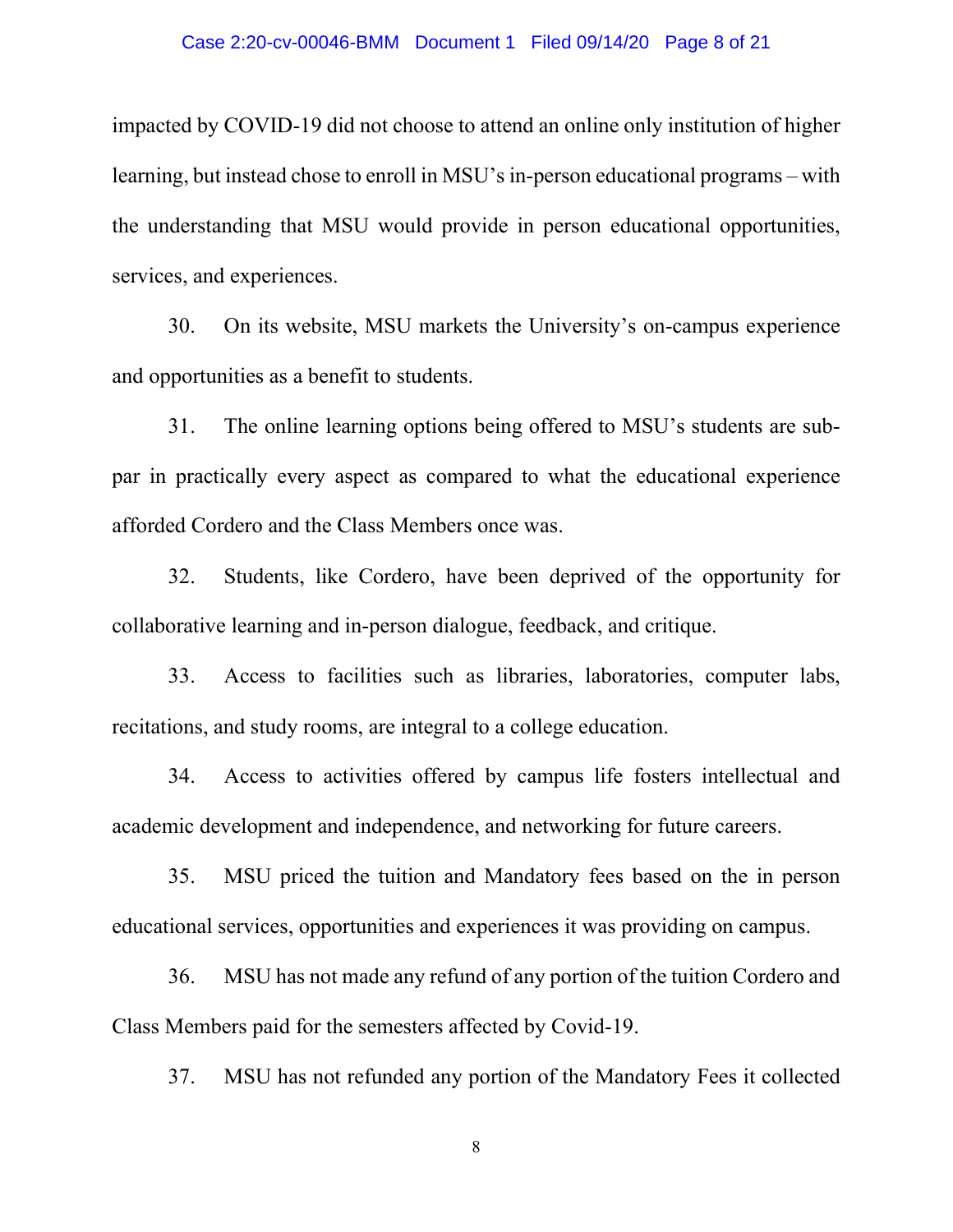### Case 2:20-cv-00046-BMM Document 1 Filed 09/14/20 Page 9 of 21

from Cordero or Class Members for the affected semester even though it closed or ceased operating the services and facilities for which the Mandatory Fees were intended to pay.

38. Cordero and Class Members are entitled to a pro-rated refund of the tuition and Mandatory Fees they paid for the Spring 2020 semester for the remaining days of that semester after classes moved from in-person to online and facilities were closed, as well as for other semesters impacted by COVID-19.

39. MSU's practice of failing to provide reimbursements for tuition and Mandatory Fees despite the diminished value of the education and other experiences that it provided, and the reduced benefits associated with the fees, as alleged herein, violates generally accepted principles of business conduct.

## **CLASS ACTION ALLEGATIONS**

40. Plaintiffs incorporate by reference all prior allegations.

41. Cordero brings this case individually and, pursuant to Fed. R. Civ. P. 23(a), on behalf of the class defined as:

> All persons who paid tuition and/or the Mandatory Fees for a student to attend in-person class(es) during the Spring 2020, or any other semester affected by Covid-19 at MSU but had their educational experiences and class(es) moved to online only learning (the "Class").

42. Cordero reserves the right to modify or amend the definition of the proposed Class if necessary before this Court determines whether certification is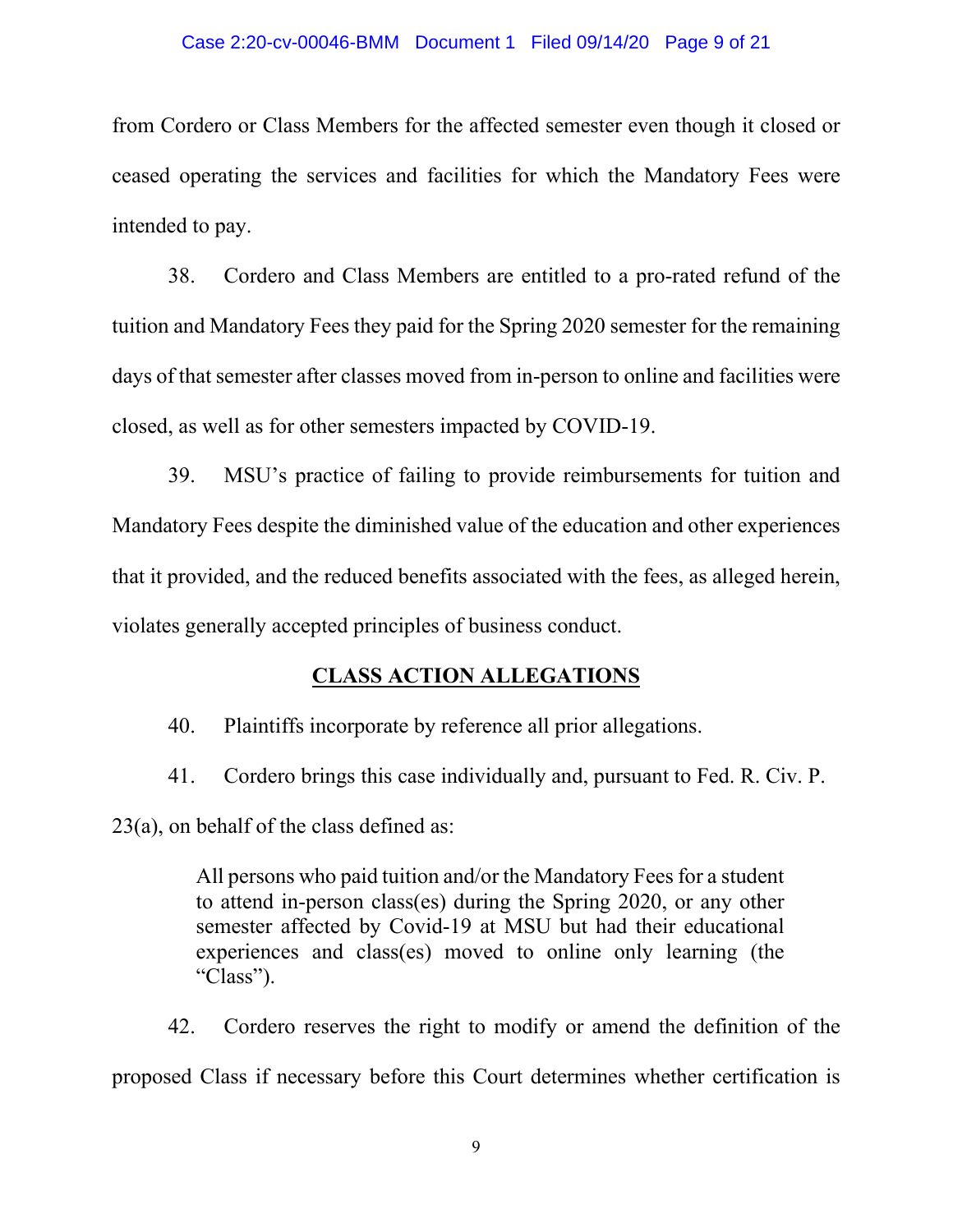### Case 2:20-cv-00046-BMM Document 1 Filed 09/14/20 Page 10 of 21

appropriate.

43. This action has been brought and may properly be maintained on behalf of the Class proposed herein under the criteria of Fed. R. Civ. P. 23(a).

44. The Class is so numerous that joinder of all members is impracticable. Although the precise number of Class members is unknown to Cordero, MSU has reported that an aggregate of 29,000 or more undergraduate and graduate students were enrolled for the 2019-2020 school year. The names and addresses of all such students are known to MSU and can be identified through MSU's records. Class Members may be notified of the pendency of this action by recognized, Courtapproved notice dissemination methods, which may include U.S. Mail, electronic mail, Internet postings, and/or published notice.

45. The questions here are ones of common law or facts such that there is a well-defined community of interest among the Class Members. These questions predominate over questions that may affect only individual members of the Class because MSU has acted on grounds generally applicable to the classes. Such common legal or factual questions include, but are not limited to:

> a. Whether MSU accepted money from Cordero and the Class Members in exchange for the promise to provide an in-person and on-campus live education, as well as certain facilities and services throughout the semesters affected by Covid-19;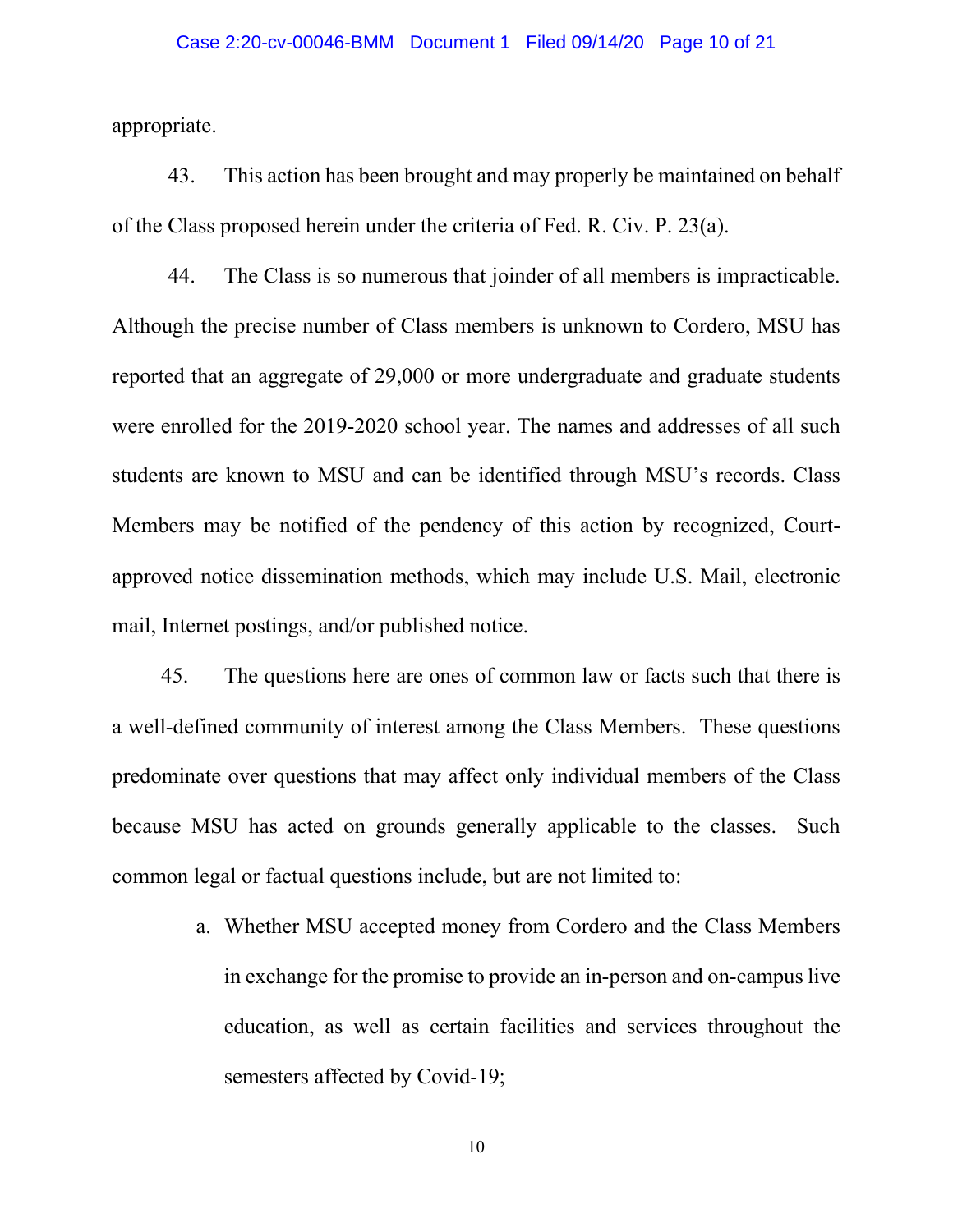- b. Whether MSU breached its contracts with Cordero and Class Members by failing to provide them with an in-person and on-campus live education after March 23, 2020;
- c. Whether MSU breached its contracts with Cordero and Class Members by failing to provide the services and facilities to which the Mandatory Fees pertained after mid-March 2020; and
- d. Whether MSU breached the covenant of good faith and fair dealing with Cordero and Class Members by failing to provide them with an inperson and on-campus live education after March 23, 2020;
- e. Whether MSU breached the covenant of good faith and fair dealing with Cordero and Class Members by failing to provide the services and facilities to which the Mandatory Fees pertained after mid-March 2020;
- f. The amount of damages and other relief to be awarded to Cordero and the Class Members.

46. Cordero's claims are typical of the claims of the members of the Class because Cordero and the other Class Members each contracted with MSU for it to provide an in-person and on-campus live education for the tuition they paid and the services and facilities for the Mandatory Fee that they paid, that MSU stopped providing in mid-March.

47. Cordero will fairly and adequately protect the interests of the class. In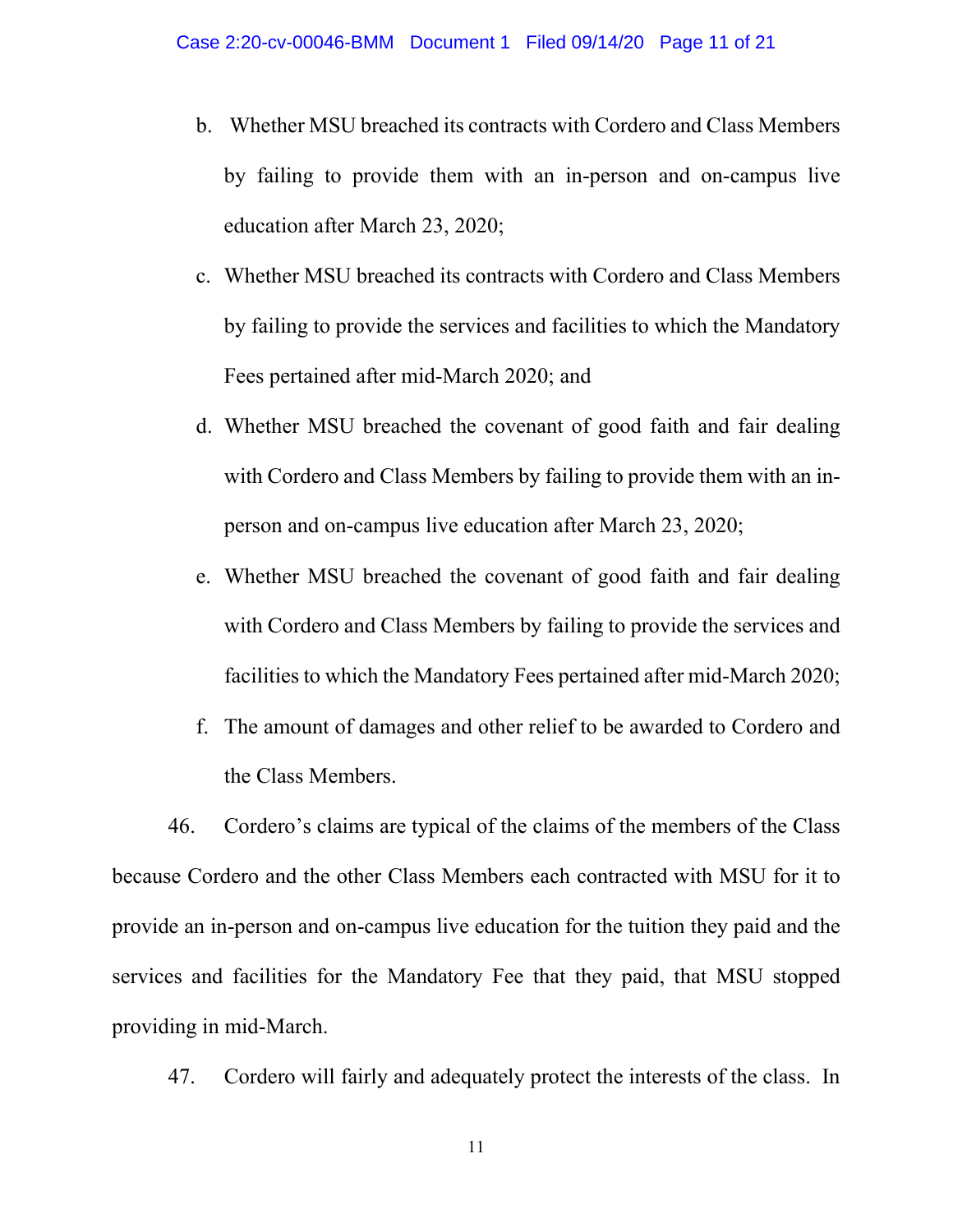particular:

- a) Cordero is committed to the vigorous prosecution of this action on behalf of himself and all others similarly situated and has retained competent counsel experienced in the prosecution of class actions and, in particular, class action litigation;
- b) because Cordero's interests do not conflict with the interests of the other Class Members whom he seeks to represent
- c) Cordero anticipates no difficulty in the management of this litigation as a class action; and
- d) Cordero's legal counsel has the financial and legal resources to meet the substantial costs and legal issues associated with this type of litigation.

48. Class Members' interests will be fairly and adequately protected by Cordero and his counsel.

49. It is impracticable to bring members of the Classes individual claims before the Court. Class treatment permits a large number of similarly situated persons or entities to prosecute their common claims in a single forum simultaneously, efficiently, and without the unnecessary duplication of evidence, effort, expense, or the possibility of inconsistent or contradictory judgments that numerous individual actions would engender. The benefits of the class mechanism, including providing injured persons or entities with a method for obtaining redress on claims that might not be practicable to pursue individually, substantially outweigh any difficulties that may arise in the management of this class action. A class action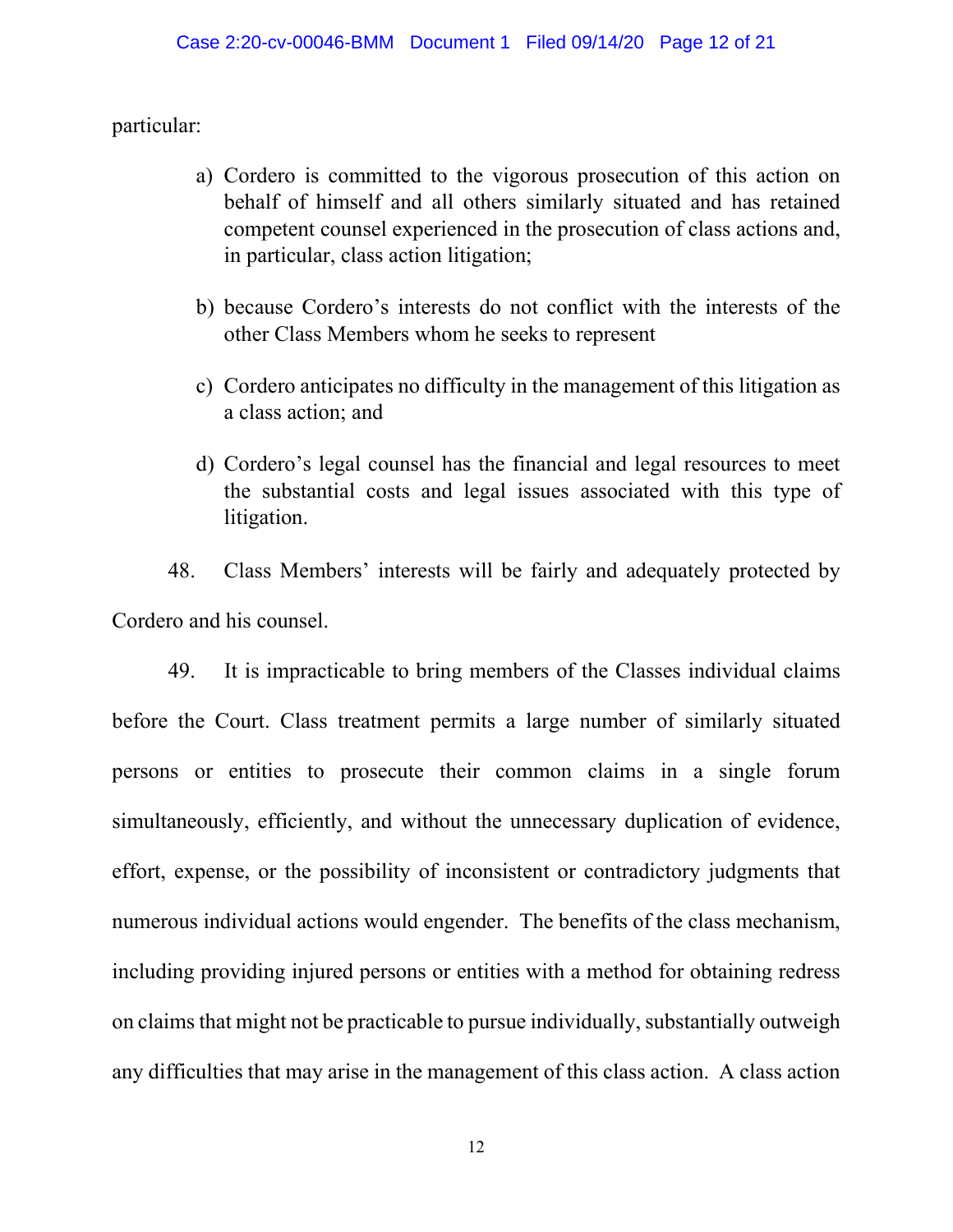### Case 2:20-cv-00046-BMM Document 1 Filed 09/14/20 Page 13 of 21

is superior to other available methods for the fair and efficient adjudication of this litigation. The damages or financial detriment suffered by individual Class members are relatively small compared to the burden and expense of individual litigation of their claims against MSU. It would, thus, be virtually impossible for the Class, on an individual basis, to obtain effective redress for the wrongs committed against them. Furthermore, individualized litigation would create the danger of inconsistent or contradictory judgments arising from the same set of facts. Individualized litigation would also increase the delay and expense to all parties and the court system from the issues raised by this action. By contrast, the class action device provides the benefits of adjudication of these issues in a single proceeding, economies of scale, and comprehensive supervision by a single court, and presents no unusual management difficulties under the circumstances.

## **FIRST CAUSE OF ACTION BREACH OF CONTRACT (On Behalf of Cordero and the Class)**

50. Plaintiffs repeat and re-allege the factual allegations above, as if fully alleged herein.

51. Cordero brings this claim individually and on behalf of the members of the Class.

52. In return for payment of MSU's tuition and the Mandatory Fees for the Spring 2020 semesters, MSU agreed to, among other things, provide an in-person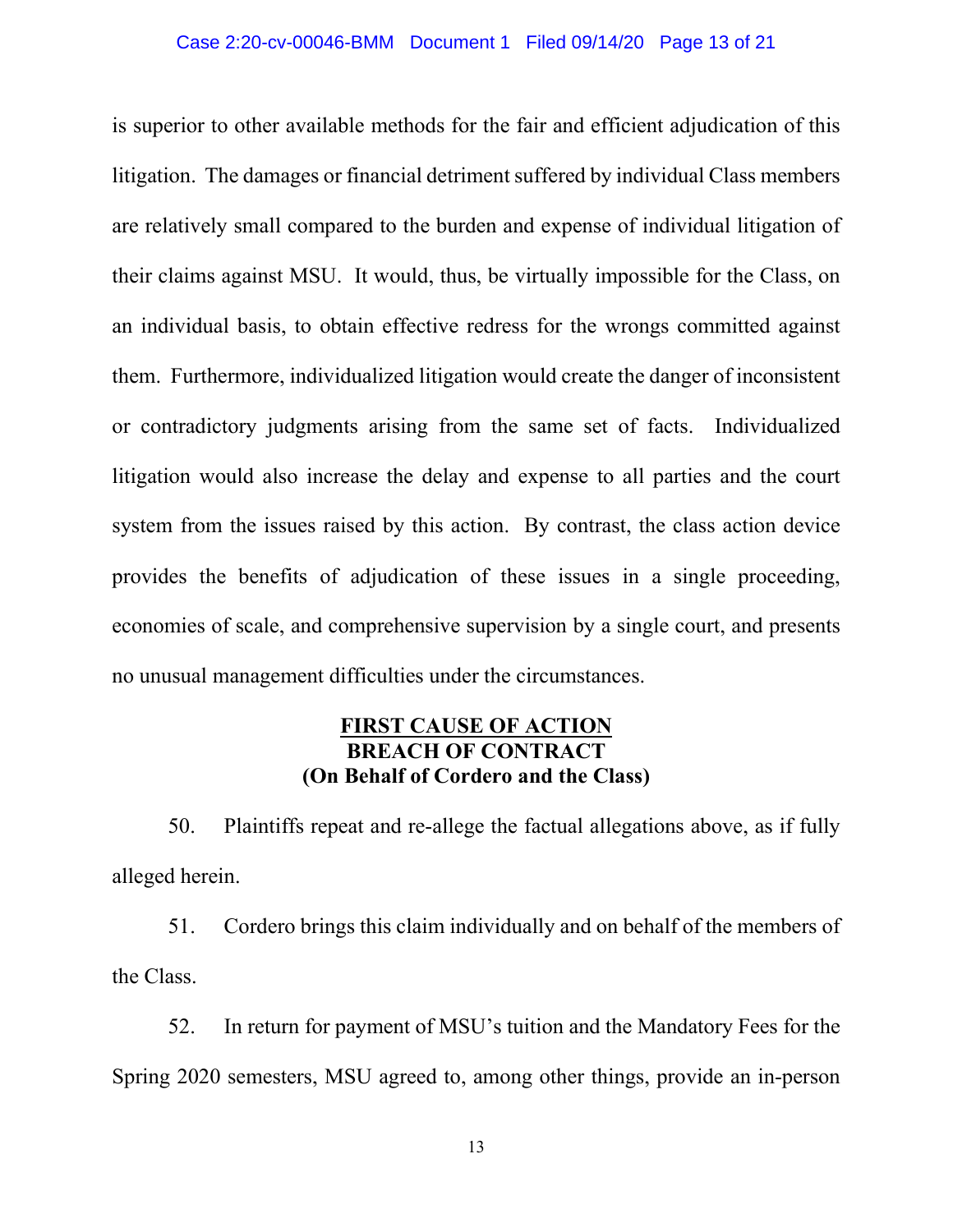### Case 2:20-cv-00046-BMM Document 1 Filed 09/14/20 Page 14 of 21

and on-campus live education as well as the services and facilities to which the Mandatory Fees they paid pertained throughout those semesters. As a result, Cordero and each member of the Class entered into a binding contract with MSU.

53. MSU has agreed to provide in-person educational opportunities, experiences, and services to enrolled students.

54. MSU has promoted its in-person educational services as being valuable to students' educational experiences and their development in marketing materials and other documents provided to Cordero and the Class Members.

55. MSU provided Cordero with an acceptance letter that he accepted based on the promise of in-person educational experiences, opportunities, and services that MSU would provide.

56. MSU has breached its contract with Cordero and Class Members by failing to provide the promised in-person and on-campus live education as well as the services and facilities to which the Mandatory Fees pertained throughout the semesters affected by Covid-19, yet has retained monies paid by Cordero and Class Members for a live in-person education and access to these services and facilities during these semesters.

57. Cordero and Class Members have therefore been denied the benefit of their bargain.

58. Cordero and Class Members have performed all of the obligations on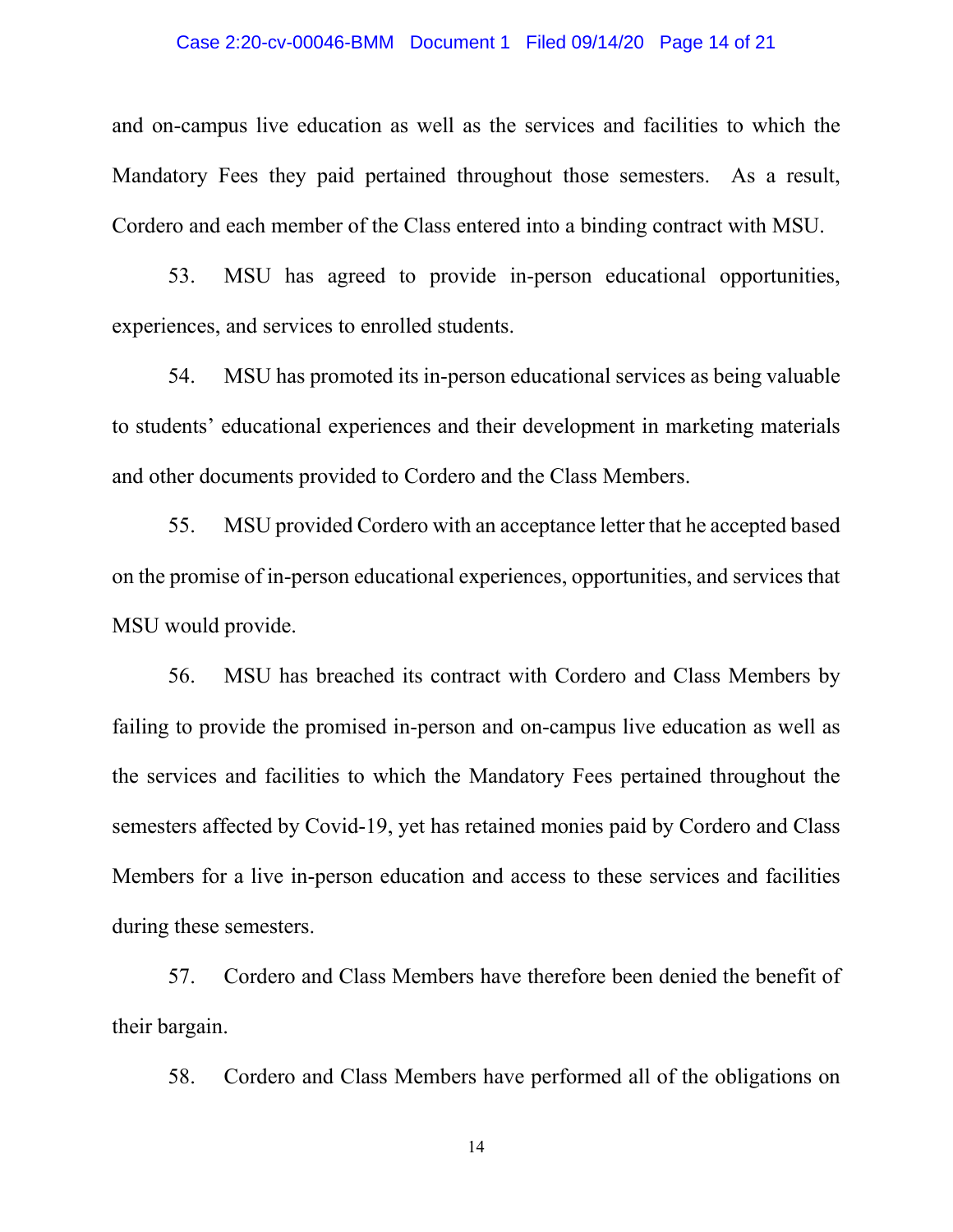### Case 2:20-cv-00046-BMM Document 1 Filed 09/14/20 Page 15 of 21

them pursuant to their agreement – including by making such payments or securing student loans or scholarships to pay for such education.

59. Cordero and Class Members have suffered damages as a direct and proximate result of MSU's breach in the amount of the prorated portion of the tuition and Mandatory Fees they each paid during the portion of time the semesters affected by Covid-19 in which in-person classes were discontinued and facilities were closed by MSU.

## **SECOND CAUSE OF ACTION VIOLATION OF THE TAKINGS CLAUSE - 42 U.S.C. § 1983 (On Behalf of Cordero and the Class)**

60. Plaintiffs repeat and re-allege the factual allegations above as if fully set forth herein.

61. Cordero brings this claim individually and on behalf of the members of the Class.

62. The Takings Clause of the Fifth Amendment provides property shall not "be taken for public use, without just compensation." U.S. Const. Amend. V. The Takings Clause is made applicable to the states through the Fourteenth Amendment. *See* U.S. Const. Amend. XIV; *Murr v. Wisconsin*, 137 S. Ct. 1933, 1942, 198 L. Ed. 2d 497 (2017) (citing *Chicago, B. & Q.R. Co. v. Chicago*, 166 U.S. 226, 17 S.Ct. 581, 41 L.Ed. 979 (1897)). Thus, the Takings Clause of the U.S. Constitution prohibits states, and state entities like MSU, from taking private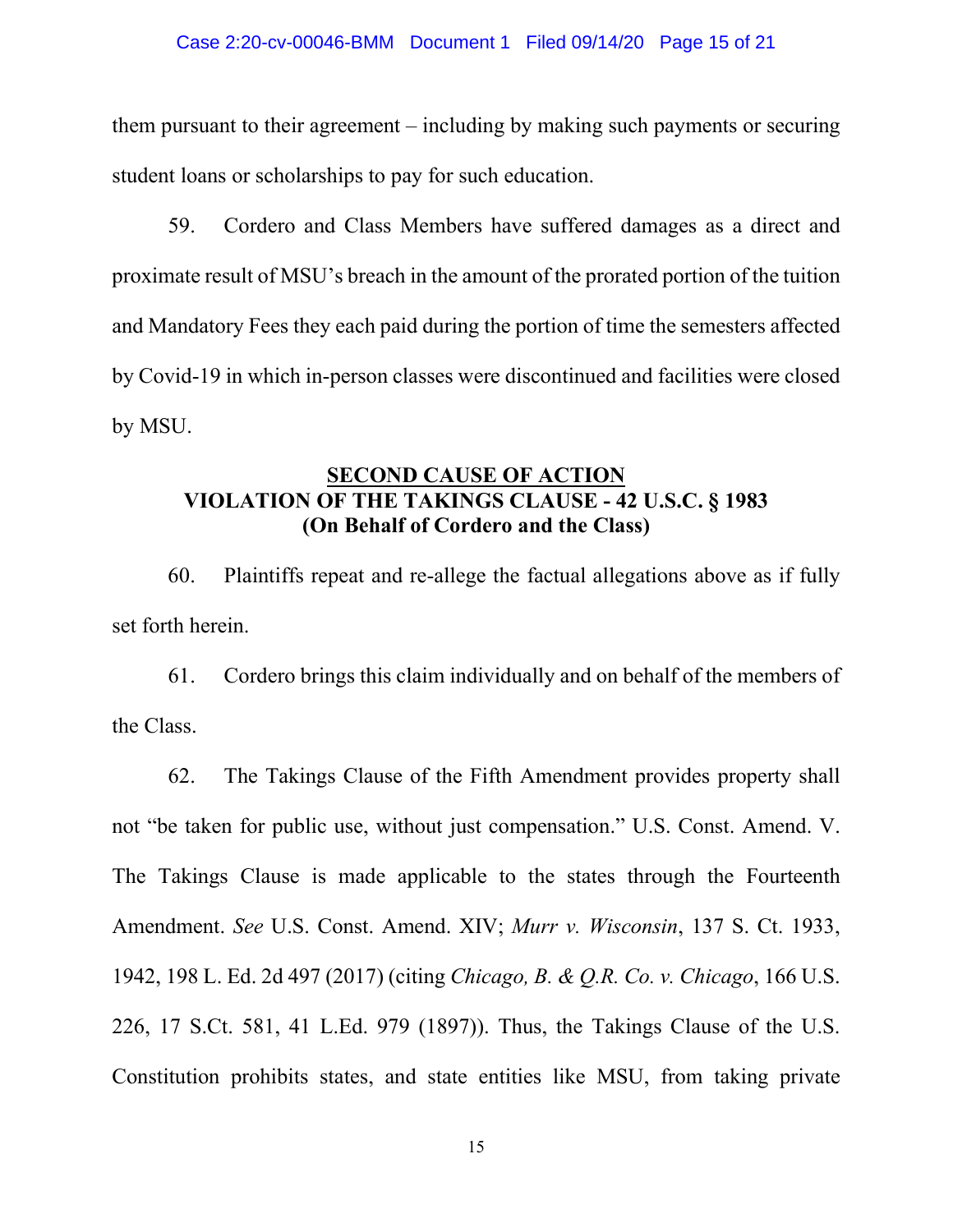#### Case 2:20-cv-00046-BMM Document 1 Filed 09/14/20 Page 16 of 21

property for public use without just compensation.

63. A property owner has an actionable Fifth Amendment takings claim when the government has taken his property without just compensation, and he may bring his claim in federal court under 42 U.S.C. § 1983. *See, e.g., Knick v. Township of Scott, Pennsylvania*, 139 S. Ct. 2162 (2020).

64. Takings claims may properly be brought against state entities (such as MSU) and are not barred by sovereign immunity.

65. Common law has recognized that there is a property right by an owner in funds held in an account managed by another.

66. Here, MSU received payments of tuition and Mandatory Fees from private citizens, as consideration for the benefit of receiving in-person course instruction and other on-campus benefits – the funds are thus private in nature but held by a public entity. Cordero and Class Members have a protected property right in all sums they paid to MSU.

67. MSU violated the Takings Clause by failing to return to Cordero and Class Members that portion of the tuition and Mandatory Fees for which they received nothing, or significantly less, than what they bargained for in return.

68. The portion of tuition and Mandatory Fees were taken from Cordero and Class Member for public use, as MSU is a public university.

69. Cordero and the Class Members are entitled to just and reasonable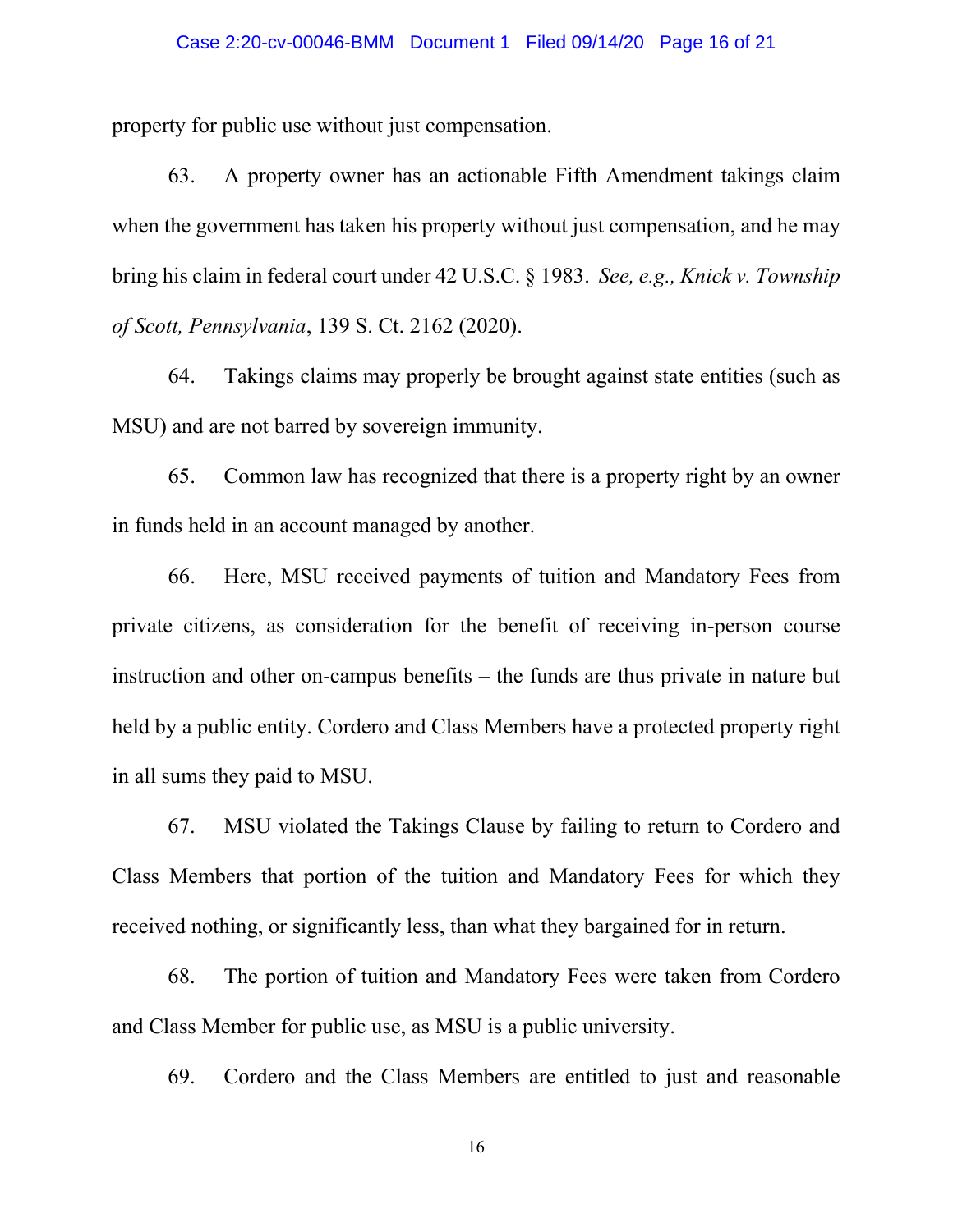compensation for the taking of their property.

## **THIRD CAUSE OF ACTION DUE PROCESS – 42 U.S.C. § 1983 (On Behalf of Plaintiff and the Class)**

70. Plaintiffs repeat and reallege the factual allegations above, as if fully alleged herein.

71. Cordero brings this claim individually and on behalf of the members of the Class.

72. Government actors must provide adequate due process procedures when depriving citizens of protected property interests. U.S. Const. Amend. XIV.

73. The Due Process Clause of the U.S. Constitution prohibits the State of Montana and the governmental entities, such as MSU, from depriving citizens of a protected property interest without due process of law.

74. Cordero and Class Members had a constitutionally protected property interest in the tuition and Mandatory Fees they paid for in-person education and oncampus services and opportunities but were denied due to the COVID-19 pandemic.

75. MSU took action affecting Cordero's and the Class Members' constitutionally protected property interest by retaining portions of their paid tuition and Mandatory Fees.

76. MSU deprived Cordero and Class Members of their protected property interests without due process of law by, for example: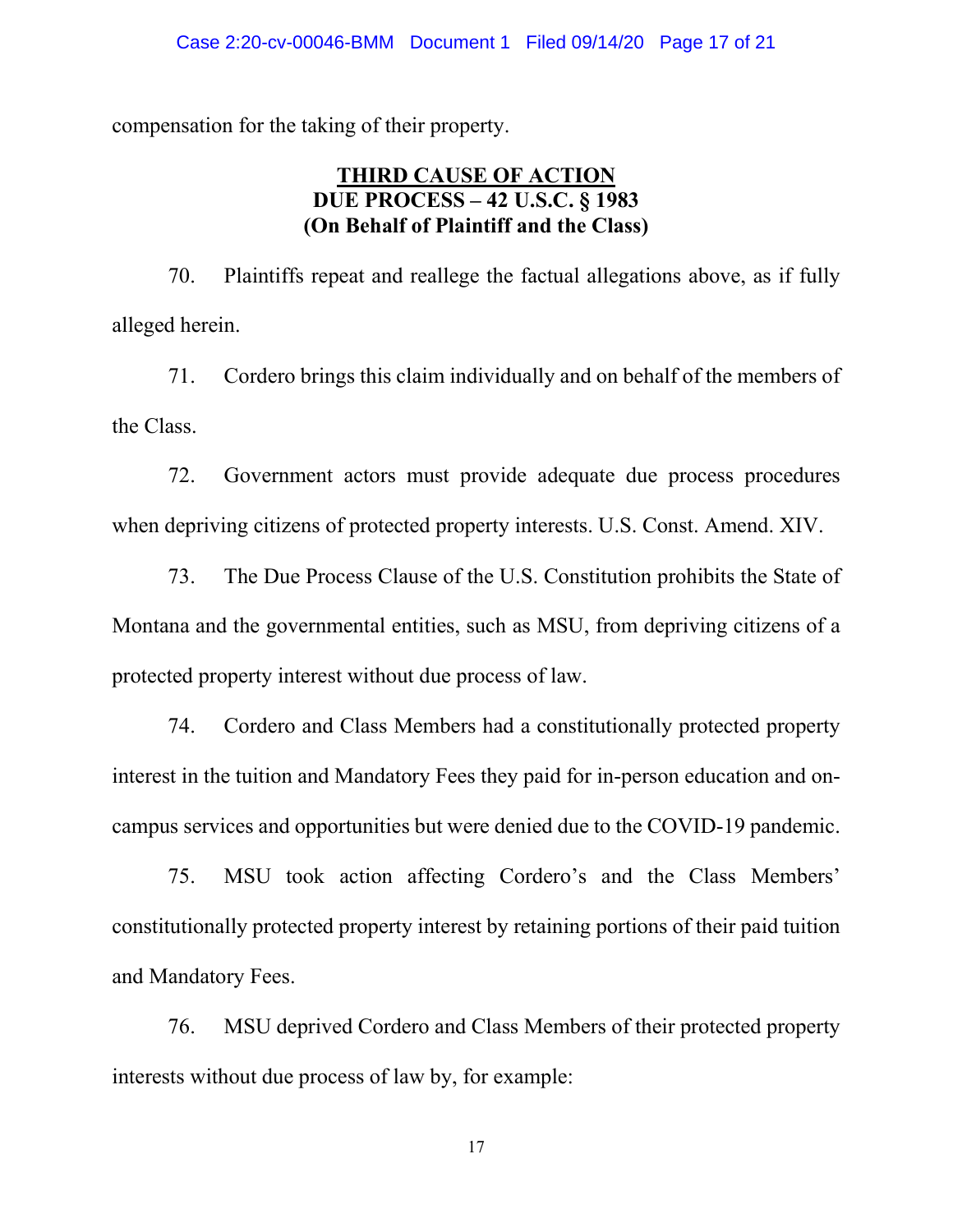- i.Failing to provide timely notice to Cordero and the other members of the Class, whose identity and contact information MSU either knew, or by exercise or reasonable diligence should have known, of the refundable nature of the tuition and Mandatory Fees;
- ii.Failing to design and implement criteria by which the tuition and Mandatory Fees can be refunded to Cordero and the other members of the Class in light of the action by MSU to cease or severely limit all oncampus, in-person classes and activities due to the COVID-19 pandemic; and
- iii.Failing to design and implement a mechanism by which Cordero and the other members of the Class can obtain a refund of the tuition in light of the action by MSU to cease or severely limit all on-campus, inperson classes and activities due to the COVID-19 pandemic.
- 77. MSU's failure to comply with the requirements of due process has

damaged Cordero and the Class Members.

# **FOURTH CAUSE OF ACTION UNJUST ENRICHMENT (On Behalf of Cordero and the Class)**

78. Plaintiffs repeat and re-allege the factual allegations above as if fully set forth herein.

79. By paying MSU tuition and the Mandatory Fees for the Spring 2020 semester, MSU agreed to, among other things, provide an in-person and on-campus live education as well as the services and facilities to which the Mandatory Fees they paid pertained throughout that semester.

80. MSU knew that Cordero and the Class Members would pay full tuition and fees for Spring 2020 semester and is aware of the benefits that it retained as a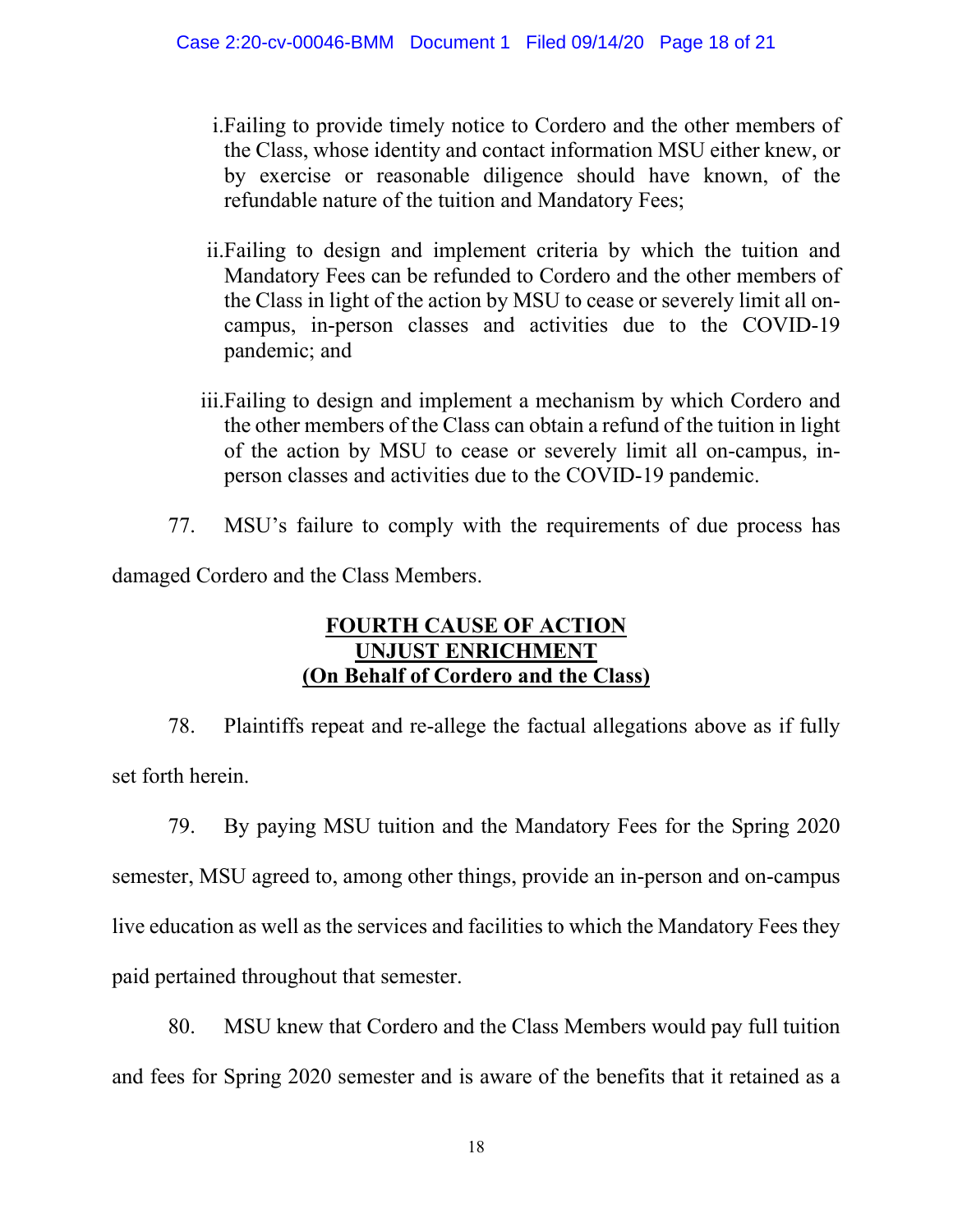result.

81. MSU has retained the benefits of the amount of tuition and fees that Plaintiffs paid – without providing the associated experience, services, facilities, and education that Plaintiffs are owed.

82. MSU failed to provide reimbursements for tuition and fees despite the diminished value of the education and other experiences that it provided.

83. It would be inequitable for MSU to retain these benefits without reimbursing Cordero and Class Members.

# **FIFTH CAUSE OF ACTION INVERSE CONDEMNATION – § 29, Art. 2, Montana Constitution (On Behalf of Cordero and the Class)**

84. Plaintiffs repeat and re-allege the factual allegations above as if fully set forth herein.

85. By retaining Cordero and the Class Members' full tuition and fees for Spring 2020 semester, MSU has deliberately taken private personal property for public use.

86. Cordero and the Class Members have been damaged because MSU has taken their private personal property.

87. The damages to Cordero and the Class Members were proximately caused by MSU's failure to refund portions of tuition and fees for Spring 2020 semester.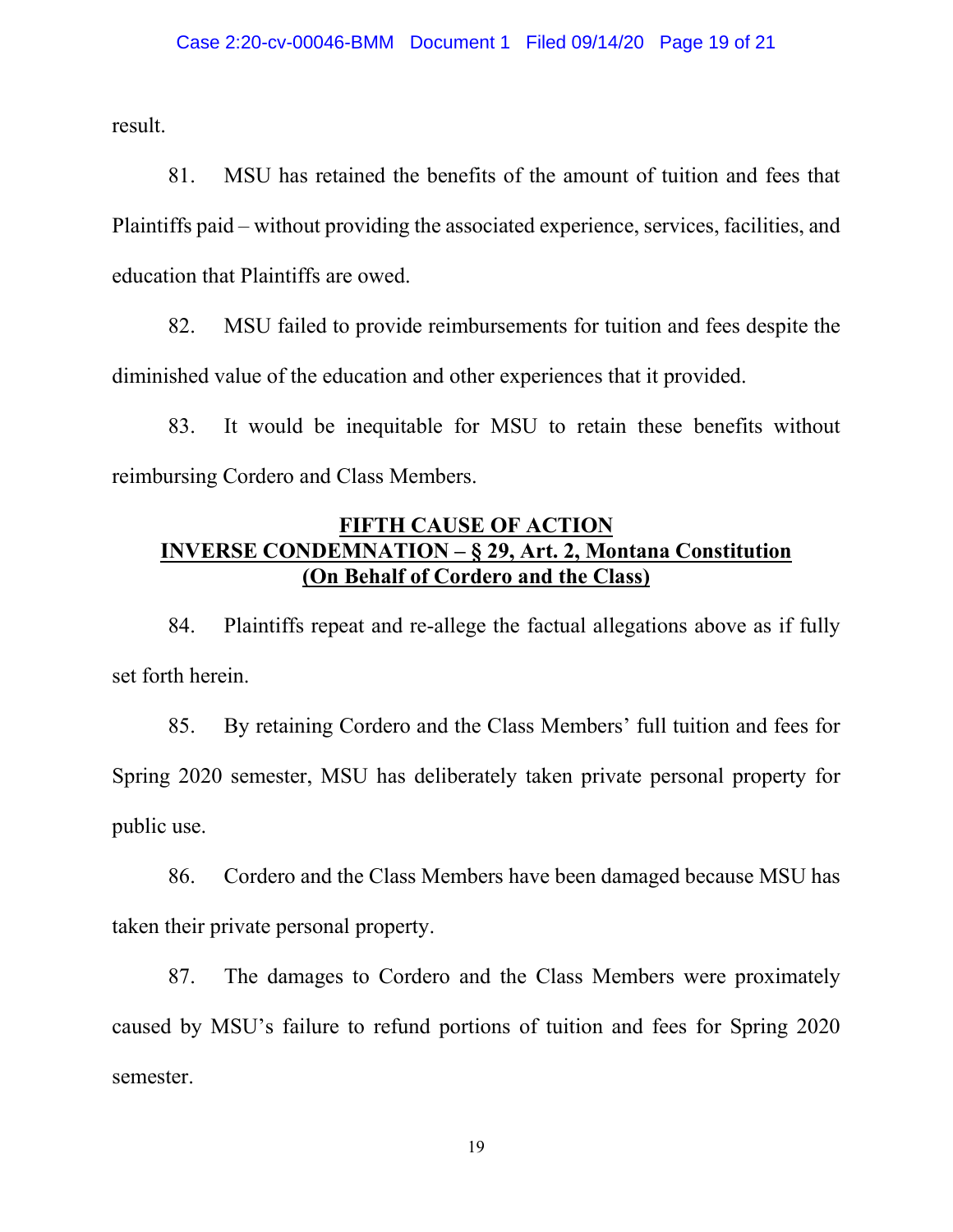88. Pursuant to Section 29, Article II of the Montana Constitution, Cordero and the Class Members are entitled to just compensation for MSU's inverse condemnation of their personal property.

### **PRAYER FOR RELIEF**

WHEREFORE, Plaintiff Cordero respectfully requests that judgment be entered in favor of Plaintiff Cordero and the Class against Defendant MSU as follows:

- (a) For an order certifying the Class and naming Plaintiff Cordero as representative of the Class and Plaintiff's attorneys as Class Counsel to represent the Class;
- (b) For an order finding in favor of Plaintiff Cordero and the Class on all counts asserted herein;
- (c) For compensatory damages in an amount to be determined by the trier of fact;
- (d) For an order compelling a refund of the money MSU retained from its misconduct;
- (e) For an order of restitution and all other forms of equitable monetary relief;
- (f) For just compensation to be awarded for MSU's taking of private property for public purposes;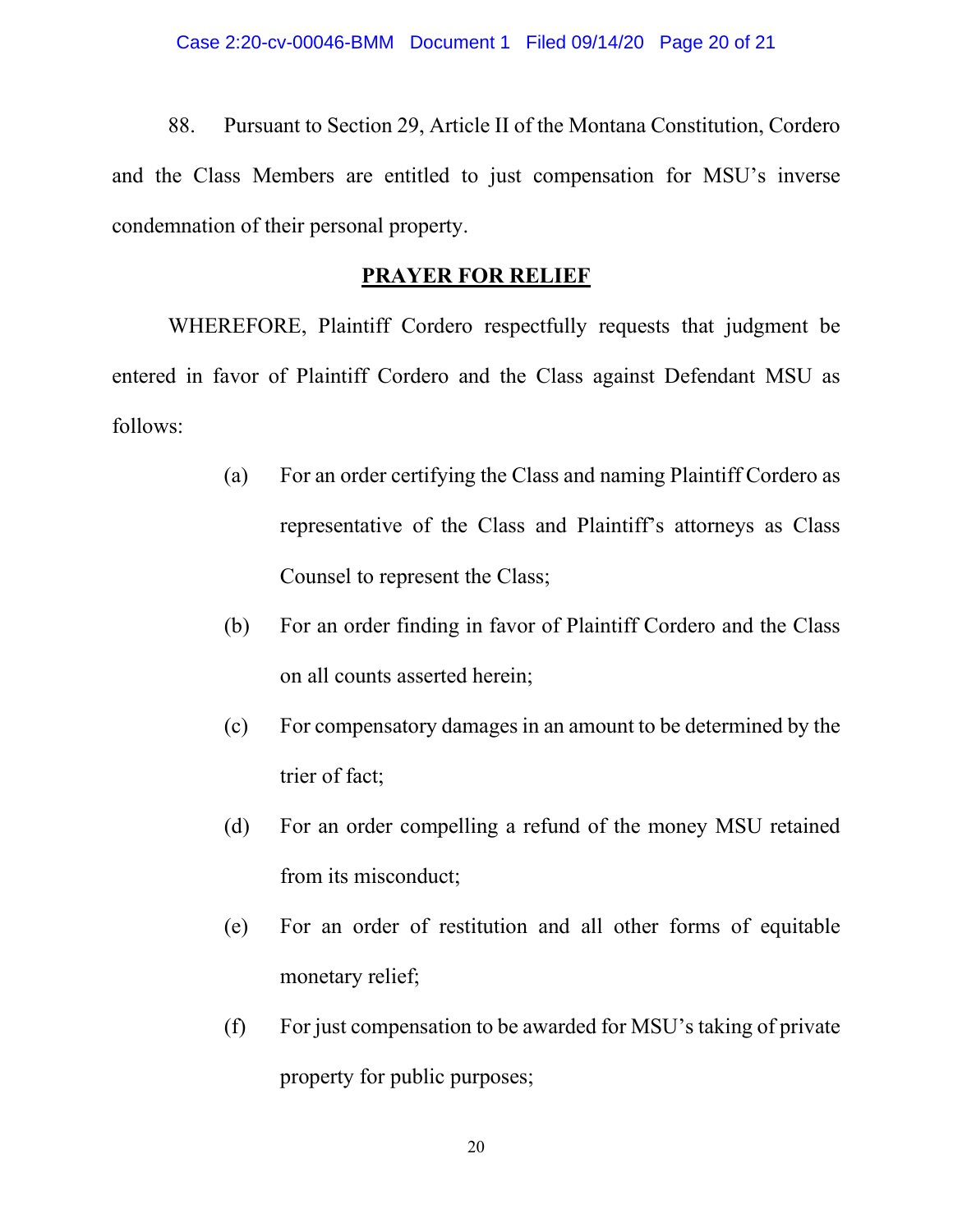- (g) For an order awarding Plaintiff reasonable attorneys' fees, costs, and expenses;
- (h) For an order awarding pre- and post-judgment interest on any amounts awarded; and,
- (i) For an order awarding such other and further relief as may be just and proper, including injunctive relief and declaratory relief.

# **DEMAND FOR TRIAL BY JURY**

Pursuant to Fed. R. Civ. P. 38, Plaintiff demands a trial by jury of any and all issues in this action so triable of right.

Dated this 14<sup>th</sup> day of September, 2020.

*/s/ Adrian A. Miller*

Adrian A. Miller Michelle M. Sullivan Sullivan Miller Law PLLC 2812 1<sup>st</sup> Avenue North, Ste. 225 Billings, Montana 59101 (406) 403-7066 (phone) (406) 294-5702 (fax) [adrian.miller@sullivanmiller.com](mailto:adrian.miller@sullivanmiller.com) michelle.sullivan@sullivanmiller.com

Michael Tompkins, Esq. LEEDS BROWN LAW, P.C. One Old Country Road, Suite 347 Carle Place, NY 11514 (516) 873-9550 [mtompkins@leedsbrownlaw.com](mailto:mtompkins@leedsbrownlaw.com) (*Pro hac vice application forthcoming*)